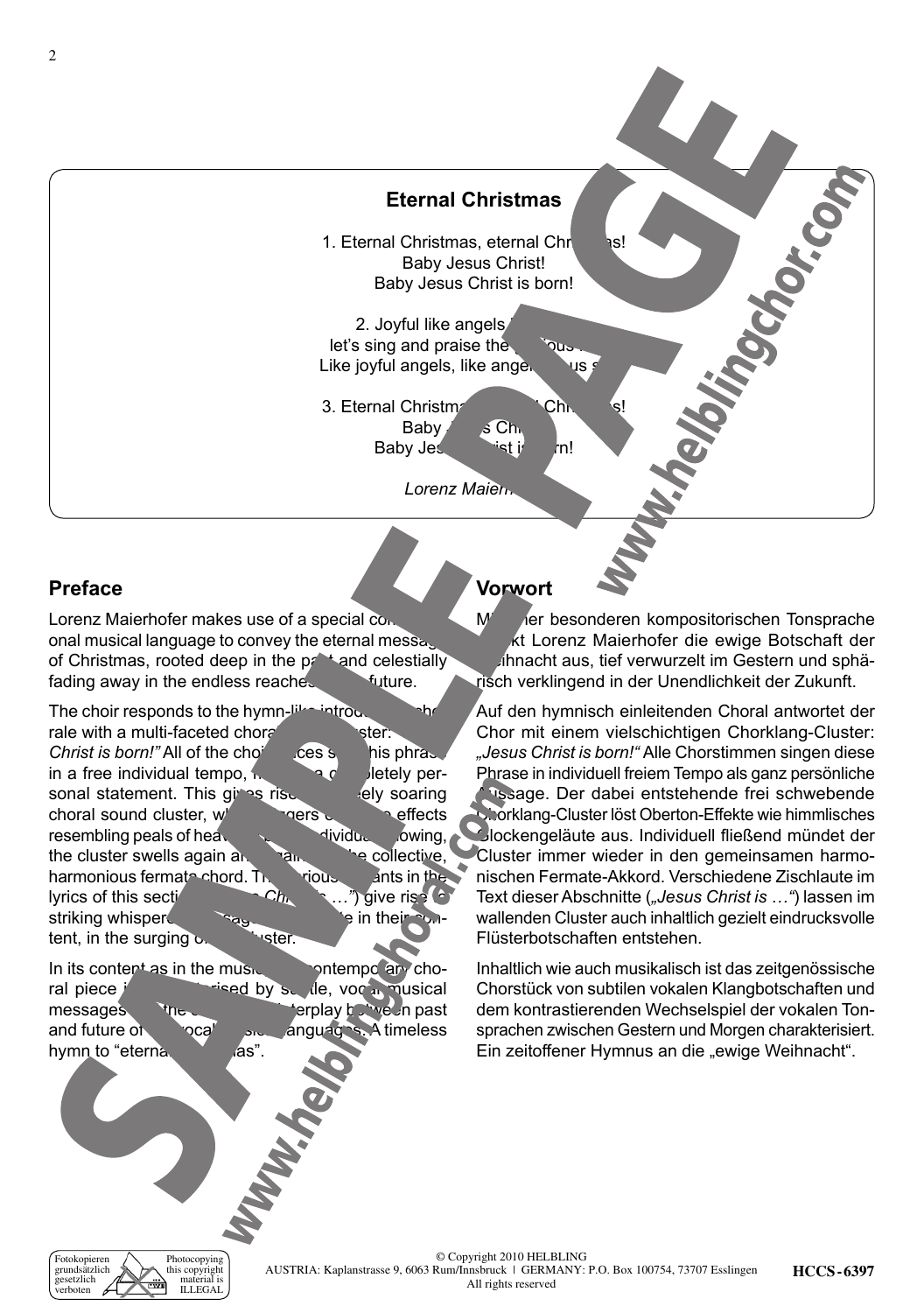

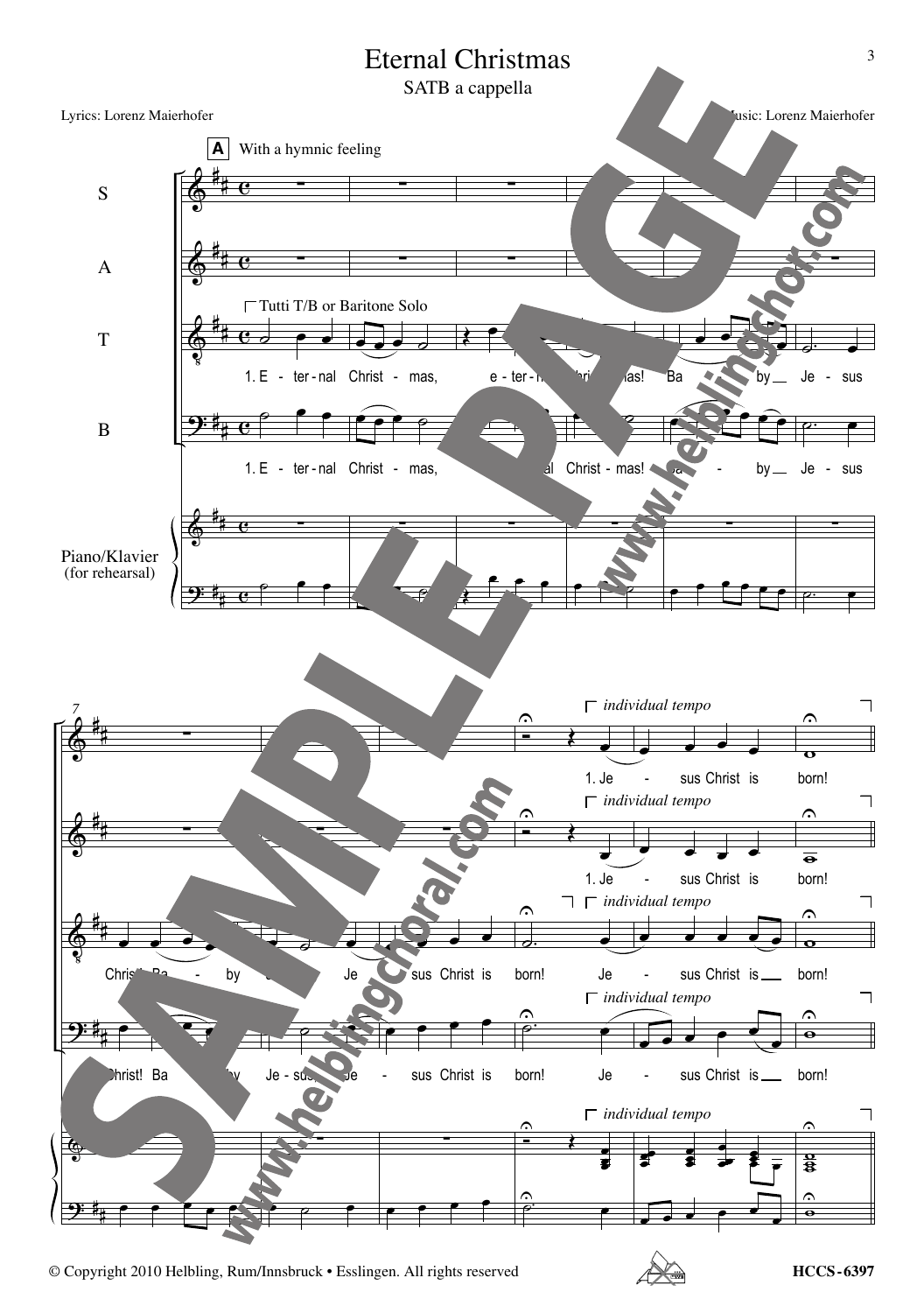



**HCCS-6397** © Copyright 2010 Helbling, Rum/Innsbruck • Esslingen. All rights reserved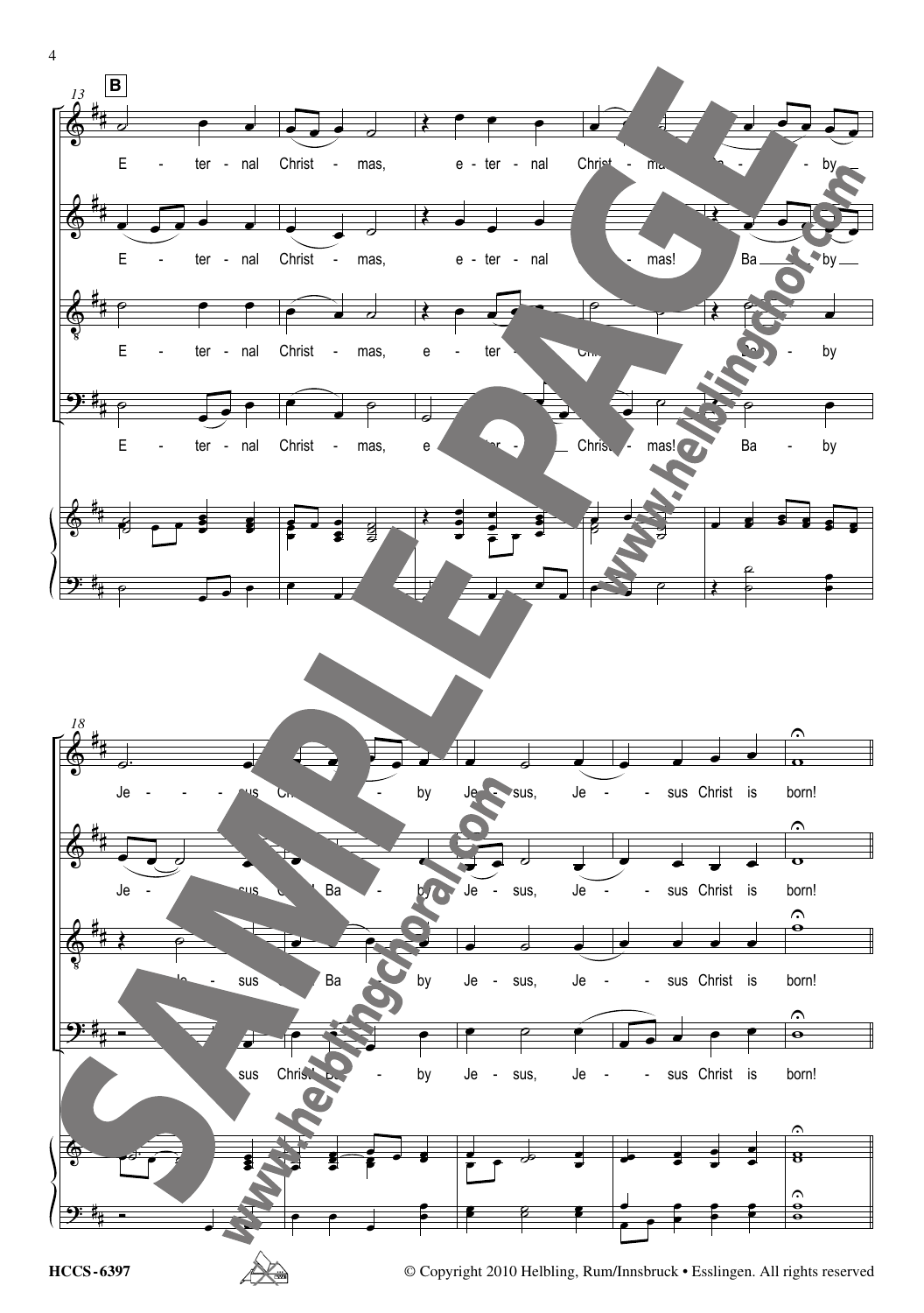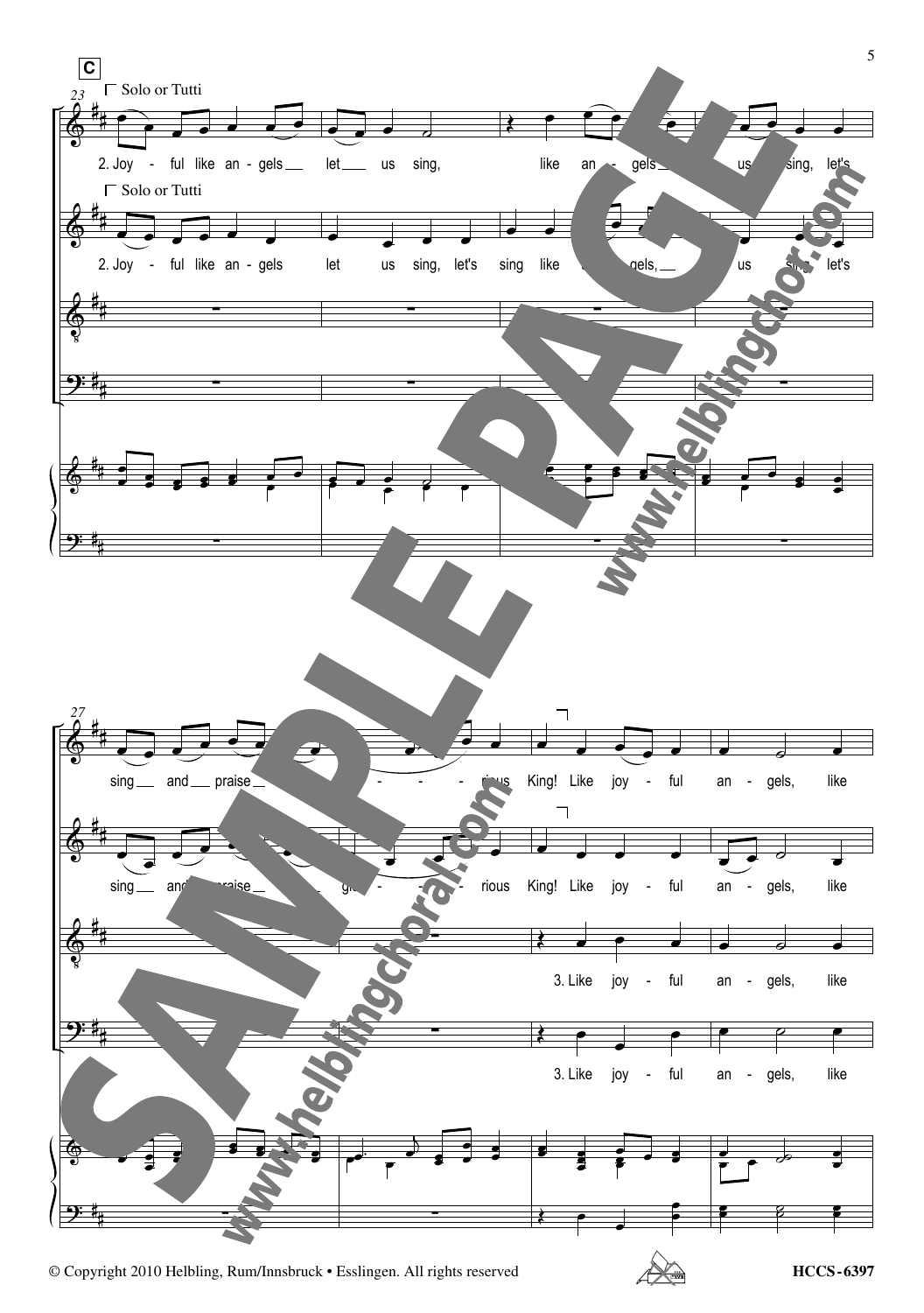